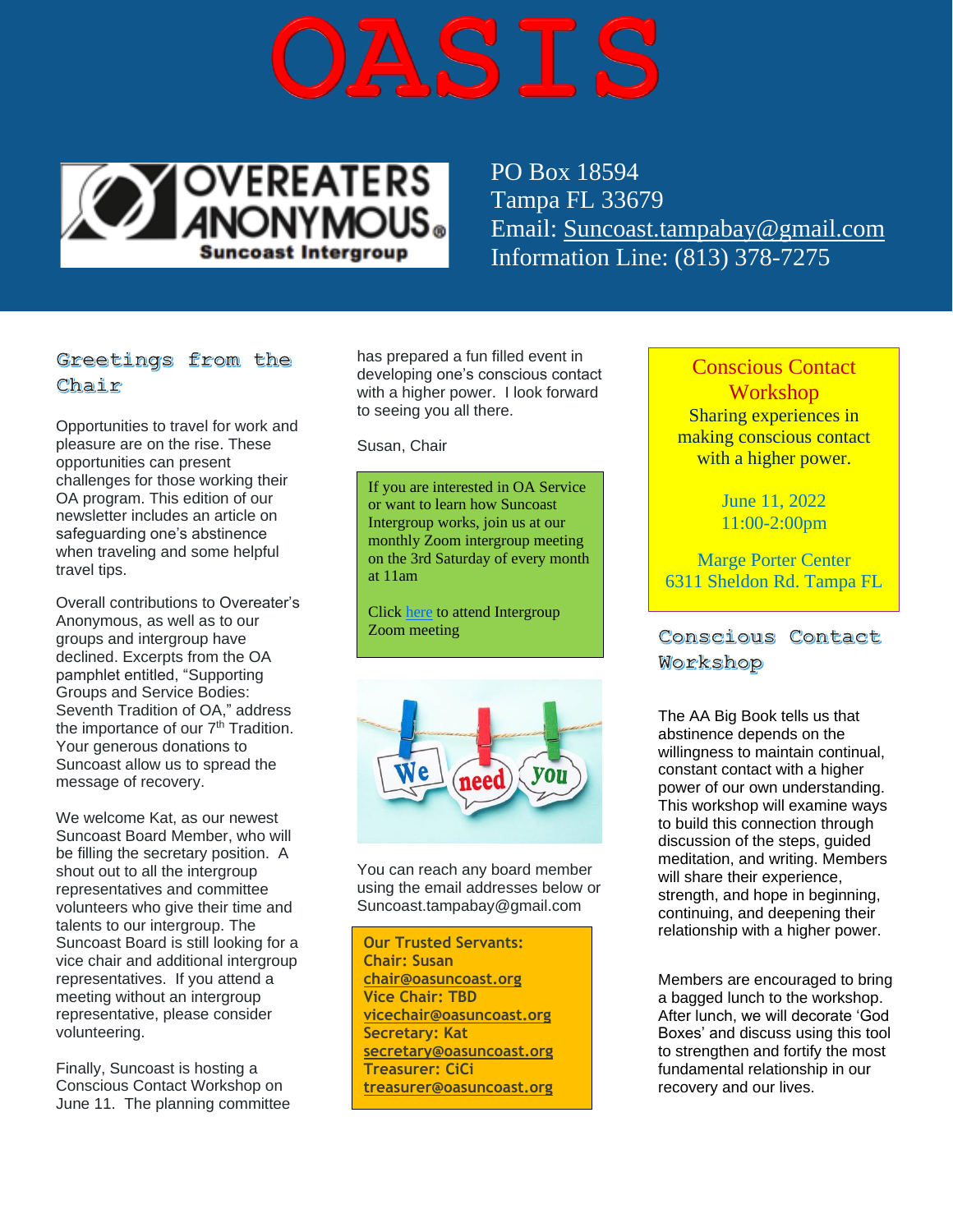Please bring a box or container to the workshop along with supplies to decorate your box. We will have some craft supplies available for your use.

Can't wait to see you soon and know that "…we shall be with you in the Fellowship of the Spirit…" until we meet again.

Andrea, Committee Chair



## TRAVELING ABSTINENTLY

You can be abstinent on vacations and business trips! Believe in yourself and trust your OA program. I hope my words will encourage you to enjoy your traveling and not to be anxious about maintaining your abstinence.

I have traveled extensively during my lifetime: as a child of a military family, for our business, and on vacations. In the past, traveling was always an excuse to live differently from being at home. It meant that I slept more, ate more,

and absolved myself of daily commitments. This change in my daily routine made me believe that I could indulge in anything I wanted to eat because I was away on vacation or business. This resulted in bingeing during my time away. I would come home full of selfloathing about the way I had eaten, vowed to go on a strict diet, and felt so depressed about facing my time at home and getting back to my normal activities.

But I did find a solution. I have been continuously involved in OA for almost eighteen years. During that time, I have lost 50 pounds. I have experienced relapses that began on a vacation and know how easily it can be to lose my abstinence. I can now tell you that we can keep our abstinence, take it with us, and bring it home again. I have been on abstinent cruises, abstinently visited relatives during Holidays, and spent over three weeks in California, abstinently. What a miracle for me. In the past, I would be tense and obsessed with getting my binge foods, but traveling abstinently kept me focused on the present, enjoying every special moment. Being abstinent helped me to relax and feel the serenity and peace this OA way of life brings me. My tools are so important when I am traveling. I listened when friends told me how they traveled abstinently.

### SOME TRAVEL TIPS

\*Change watch to the time zone of destination to help in planning meals.

\*If the day is longer because of time zones, supplement four meals a day with a protein drink in between. Discuss options with sponsor.

\*Bring program foods or plan to eat an abstinent lunch or dinner at an airport or on the road.

\*Collapsible measuring cups and spoons are easy to pack.

\*Travel with portable foods in small portions.

\*Keep spiritually fit while away. Bring literature and devotionals and remember to pray throughout the day for strength and protection from Higher Power.

\*Use the tool of writing when relaxing to get feelings on paper, whether they be joys or difficulties.

\*OA meetings are held all over the world. Have a list of face to face or telephone meetings in the area visiting.

\*Call sponsor, sponsees, and friends to stay connected. There is comfort and support in reaching out.

\*Exercise! Take a walk. If there is a layover in an airport and someone can watch your belongings, take a walk. Most hotels have an exercise room; try to get some walking on a treadmill. It helps mentally and physically to move in some form of exercise.

An OA friend told me how grateful she felt about her abstinent vacation on her plane trip home. I thought about her and had the same experience when I returned. The gratefulness, physical and mental health (the clothes I wore still felt comfortable), self-love and joy were overwhelming. There is no food that could have ever given me the wonderful feelings and satisfaction that being abstinent brought me. Happy trails to all of you; my prayer is that you have amazingly abstinent travels!